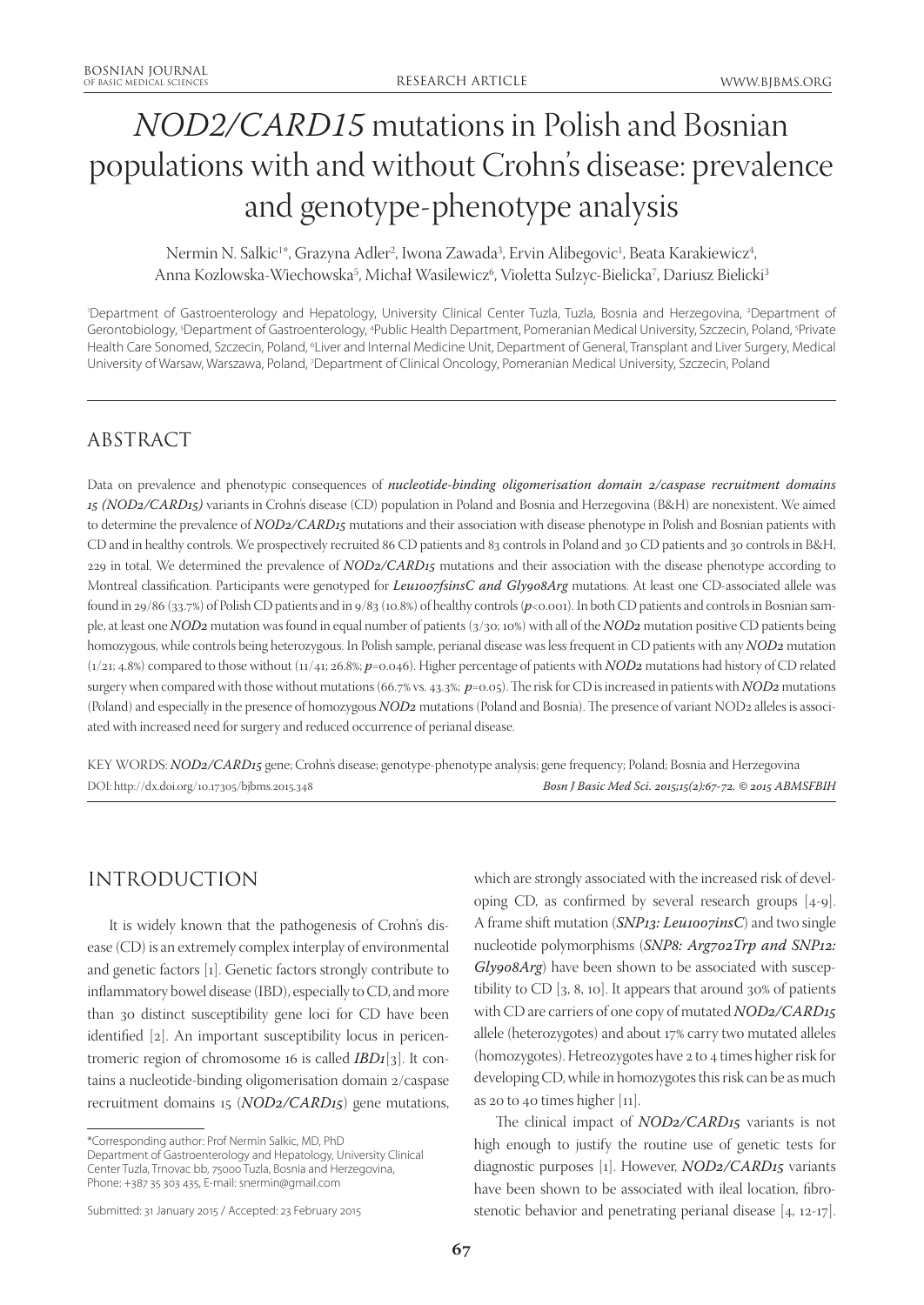Additionally, several reports suggest that *NOD2/CARD15* variants may have important role in disease behavior. Carriers appear to be associated with younger age of disease onset and there is a clear trend for a rapid and more aggressive form of CD with early and repetitive need for surgery [4, 16, 18]. This may prove to be of a prognostic value for a clinician.

Eastern Europe was traditionally considered a low incidence area for CD; however, new data confirm that incidence and prevalence are rapidly increasing in some countries, reaching moderate-to-high incidence, similar to data reported from Western European countries [19]. B&H is among countries with rapidly rising incidence and prevalence of CD and latest reports suggest that the current incidence is around 5 cases per 100 000 population [20]. Epidemiological data on CD in Poland is somewhat limited, with a report based on a single hospital-based case series of the adult patients without calculated incidence and prevalence. Yet in a later review of Polish epidemiological data on IBD, numbers from this particular study were re-analyzed and it was estimated that incidence of CD was 0.1 per 100 000 population [19, 21]. Data on the prevalence and phenotypic consequences of *NOD2/CARD15* variants in the population of Poland and B&H are nonexistent, and generally reports from Slavic countries dealing with this issue are sparse [22-24]. How high is the impact of genetic susceptibility in the pathogenesis of CD in patients in these countries is yet to be understood.

Therefore, our aim was to determine the prevalence of *NOD2/CARD15* mutations and their association with phenotypic expression of the disease, in population of Polish and Bosnian patients with CD and healthy controls.

## MATERIALS AND METHODS

#### Participants

We conducted a multicentric study at authors' institutions in B&H and Poland. The local bioethical committees of all the participating institutions approved the protocol of the study.

We recruited 30 CD patients and 30 healthy controls in B&H. Furthermore, 86 CD patients and 83 healthy controls were recruited in Poland, for the total of 229 participants. Patients and healthy individuals for control were recruited consecutively from a pool of patients who were referred to the participating institutions for diagnostic evaluation or treatment, during the time period of 1.1.2013 to 31.07.2013. Diagnosis of CD was established according to previously defined and accepted clinical, endoscopic, radiological and histological criteria [1]. The following data were collected, either directly from CD patients or from their medical records: gender, age at diagnosis, disease duration, disease localization at diagnosis, current localization of the disease, clinical behavior, surgery and extra-intestinal manifestations.

We also collected detailed history regarding the type of treatment used for CD.

Disease behavior/phenotype was assessed according to Montreal classification which is now regarded as the international standard in phenotype subtyping in CD [25]. Therefore, the age at diagnosis was coded as follows: A<sub>1</sub>  $-$  <16 years, A2 -17-40 years, A3 - >40 years. Location of the disease was coded as:  $L_1$  – ileal,  $L_2$  – colonic,  $L_3$  – ileocolonic and  $L_4$  – isolated upper digestive. Finally, the behavior of the disease was coded as:  $B_1$  – non-stricturing, non- penetrating,  $B_2$  – stricturing,  $B_3$  – penetrating, and P - perianal disease.

Healthy individuals for the control group were selected consecutively from the pool of patients in the participating institutions. Those patients were evaluated for reasons other than CD, and have had a colonoscopy performed during their diagnostic evaluation, which enabled the exclusion of the possibility of undiagnosed CD.

#### Genotyping of the *NOD2/CARD15*

After giving an informed consent, each patient and healthy control underwent a venous blood sampling into the vials with EDTA. Genetic investigations were carried at Department of Gerontobiology, Pomeranian Medical University, Szczecin, Poland.

Genomic DNA was extracted from peripheral blood leukocytes using Qiagen extraction kit (Qiagen, Hilden, Germany). The extraction was performed according to the manufacturer's instructions. DNA samples were stored at 4ºC until analyzed. Protocols for PCR-RFLP detection of G908R (the G>C substitution at position 2722 in the exon 8; NCBI Reference Sequence NG\_2066845) and Leu1007fsinsC *NOD2/CARD15* were previously described [26]. The PCR was performed on a Hightech Thermocycler Cycler (Technology for Life, SensoQuest, Gottingen, Germany). The genotypes were determined by electrophoresis in 2% agarose gel (Sigma-Aldrich, Chemie Gmbh, Munich, Germany) stained with DNA-star dye (Lonza, Inc, Rockland, USA). Each PCR product carrying mutation was re-analyzed to verify the correctness of results. All results were found accurate.

#### Statistical analysis

Statistical analysis was performed using SPSS software version 20.0 (SPSS Inc., Chicago, IL, USA). Patients' characteristics are presented as mean ±SD, or median and interquartile range (IQR), as appropriate. Descriptive statistics was used for determination of baseline characteristics of groups. Between-group differences in frequencies have been investigated by using chi-squared test with Yates correction where appropriate, or by Fisher's exact test. Student t-test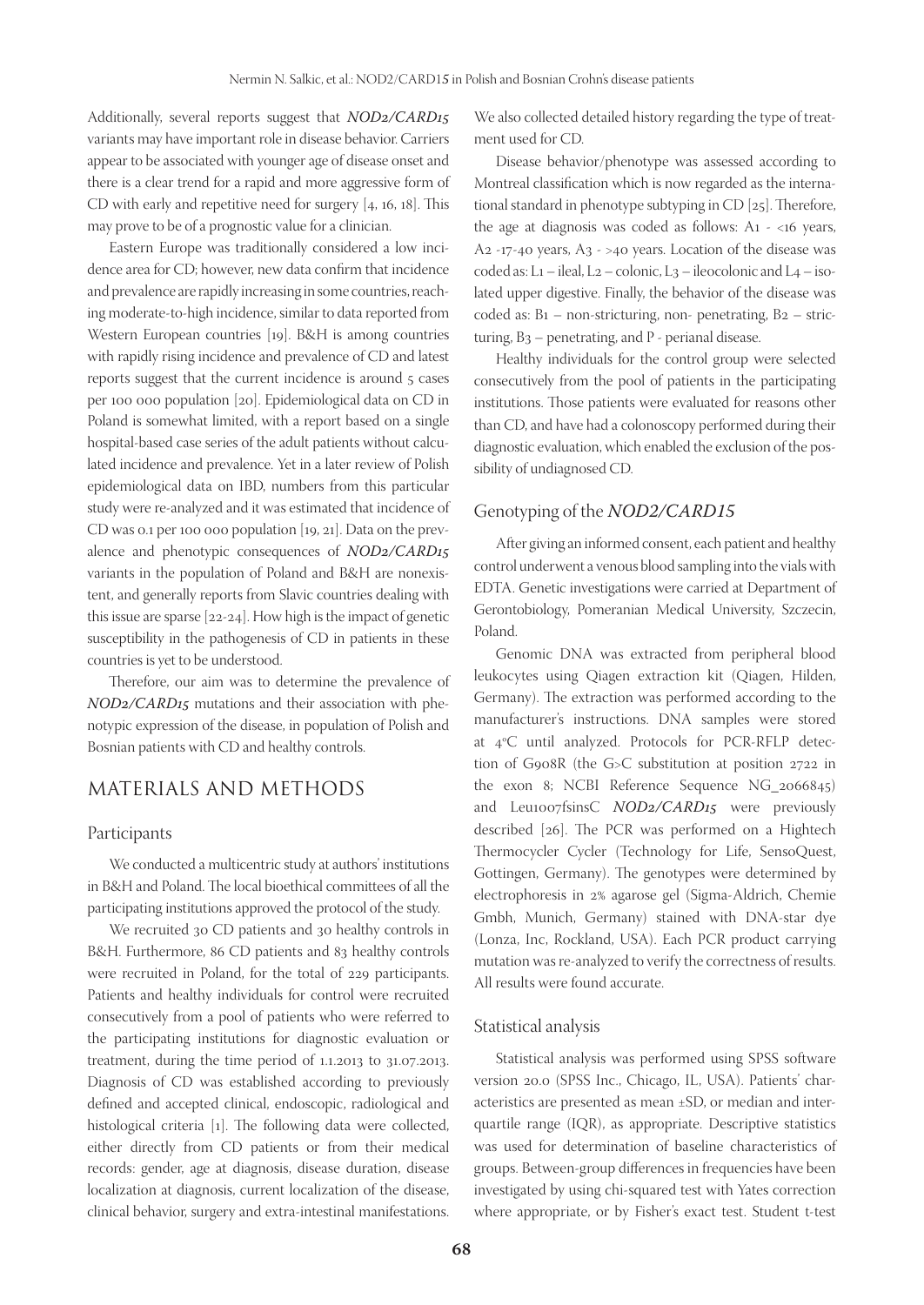was used for comparison of continuous variables. All *p* values were two sided, and p<0.05 was considered statistically significant.

## RESULTS

We prospectively recruited a total of 229 participants, and clinical characteristics of CD patients in both countries are summarized in Table 1.

*NOD2/CARD15* mutations were more frequent in Polish patients with CD compared to Polish controls  $(X^2=12.68;$ df=1;  $p$ <0.001) (Table 2). Presence of any type of variant allele was associated with increased odds for CD (OR=4.18; 95%CI=1.84-9.53; *p*<0.001).

The presence of *NOD2 10007fs* variant allele was also more frequently found in Polish CD patients (Fisher's test; *p*<0.0001)

**TABLE 1.** Clinical characteristics of Crohn's disease patients in both centers

|                         | Poland $(n=62+24)^*$ | Bosnia (n=30)   |  |
|-------------------------|----------------------|-----------------|--|
| Male/female             | 49/37                | 15/15           |  |
| Age $(yr)$              | $34.1 \pm 13.0$      | $42.9 \pm 14.3$ |  |
| Age (montreal) (n;%)    |                      |                 |  |
| A <sub>1</sub>          | 7(11.3)              | 1(3.3)          |  |
| A <sub>2</sub>          | 49 (79)              | 7(23.3)         |  |
| A <sub>3</sub>          | 6(9.7)               | 22(73.3)        |  |
| Location (montreal) (%) |                      |                 |  |
| L1                      | 2(3.2)               | 12(40)          |  |
| L2                      | 24 (38.7)            | 5(16.7)         |  |
| L <sub>3</sub>          | 36(58.1)             | 13(43.3)        |  |
| 14                      | 4(6.5)               | $\left($        |  |
| Behavior (montreal) (%) |                      |                 |  |
| B1                      | 34 (54.8)            | 15(50)          |  |
| B2                      | 10(16.1)             | 9(30)           |  |
| B <sub>3</sub>          | 18(29)               | 7(23.3)         |  |
| Perianal disease        | 12(19.4)             | 4(13.3)         |  |
| $AZA$ $(\%)$            | 40(64.5)             | 22(73.3)        |  |
| 6MERC (%)               | 6(9.7)               | $\Omega$        |  |
| Biologics (%)           | 20(32.3)             | 2(6.7)          |  |
| Surgery (%)             | 25(40.3)             | 13(43.3)        |  |

\*Complete clinical data was not available/reliable for 24 patients in Polish center; percentages are therefore calculated for 62 patients with completed clinical data

**TABLE 2.** NOD2 genotype in patients with Crohn's disease and controls, n(%)

with the estimated odds ratio of 7.53 (95% CI=2.74-20.69) for CD in these patients.

There was no significant difference in the presence of Gly908Arg variant allele (Fisher's test; p=0.44).

The analysis of Bosnian patients was limited with a small sample. There were no patients with *Gly908Arg* allele. There were three participants with *NOD2 10007fs* variant allele in both CD and control group, however all patients in CD group were homozygous.

Regarding the possible association between disease phenotype and the presence of *NOD2* mutations, it appears that in Polish group, perianal disease was less frequent in CD patients with *NOD2* mutation, however additional analysis failed to confirm the level of association (Fisher's test; *p*=0.046; OR=0.14; 95%CI=0.02-1.12) (Table 3).

Additionally, significantly higher percentage of patients with *NOD2* mutations had history of surgical interventions due to CD when compared with those without *NOD2* mutations (66.7% vs. 43.3%; X2=3.73; df=1; *p*=0.05). Other comparisons between CD patients with and without *NOD2* mutations were not found to be significant. This includes the ratio of patients with complicated disease behavior (B2 or B3) in patients with (10/21; 47.6%) or without *NOD2* mutations  $(18/41; 43.9\%).$ 

In Bosnian group of CD patients there was no association between NOD2 mutations and genotype, but then again, this may be attributed to the small sample size.

## DISCUSSION

This study is the first report on the prevalence of *NOD2/CARD15* mutations in patients with CD from Poland and Bosnia and Herzegovina. Although another report from Poland also addressed this problem [27], this particular study is hampered with the fact that only one mutation (Gly908Arg) was investigated. Also, the authors did investigated association with the phenotype, but disease characteristics were not described according to Montreal/Vienna classification [27].

|                    | NOD <sub>2</sub> genotype |                |                    |          |                             |                     |            |  |  |
|--------------------|---------------------------|----------------|--------------------|----------|-----------------------------|---------------------|------------|--|--|
|                    | NOD2 Leu1007fsinsC (%)    |                | NOD2 Gly908Arg (%) |          | Any mutation (Leu1007fsinsC | Non-carrier         |            |  |  |
|                    | Heterozygous              | Homozygous     | Wild-type          | GА       | GG                          | or Gly $908Arg$ (%) | $(\%)$     |  |  |
| Poland             |                           |                |                    |          |                             |                     |            |  |  |
| $CD(n=86)$         | 15(17.4)                  | 13(15.1)       | 58 (67.4)          | 2(2.3)   | 84 (97.7)                   | $29(33.7)^*$        | 57 (66.3)  |  |  |
| Controls $(n=83)$  | 5(6.0)                    | $\theta$       | 78 (94.0)          | 4(4.8)   | 79 (95.2)                   | $9(10.8)^*$         | 74 (89.2)  |  |  |
| Bosnia             |                           |                |                    |          |                             |                     |            |  |  |
| $CD(n=30)$         | $\Omega$                  | 3(10)          | 27(90)             | $\theta$ | 30(100)                     | 3(10)               | 27(90)     |  |  |
| Controls $(n=30)$  | 3(10)                     | $\overline{0}$ | 27(90)             | $\theta$ | 30(100)                     | 3(10)               | 27(90)     |  |  |
| Total              |                           |                |                    |          |                             |                     |            |  |  |
| $CD (n=116)$       | 15(12.9)                  | 16(13.8)       | 85 (73.3)          | 2(1.7)   | 114 (98.3)                  | 32(27.6)            | 84 (72.4)  |  |  |
| Controls $(n=113)$ | 8(7.1)                    | $\theta$       | 105(92.9)          | 4(3.5)   | 109(96.5)                   | 12(10.6)            | 101 (89.4) |  |  |

\*X2 =12.68; df=1; p<0.001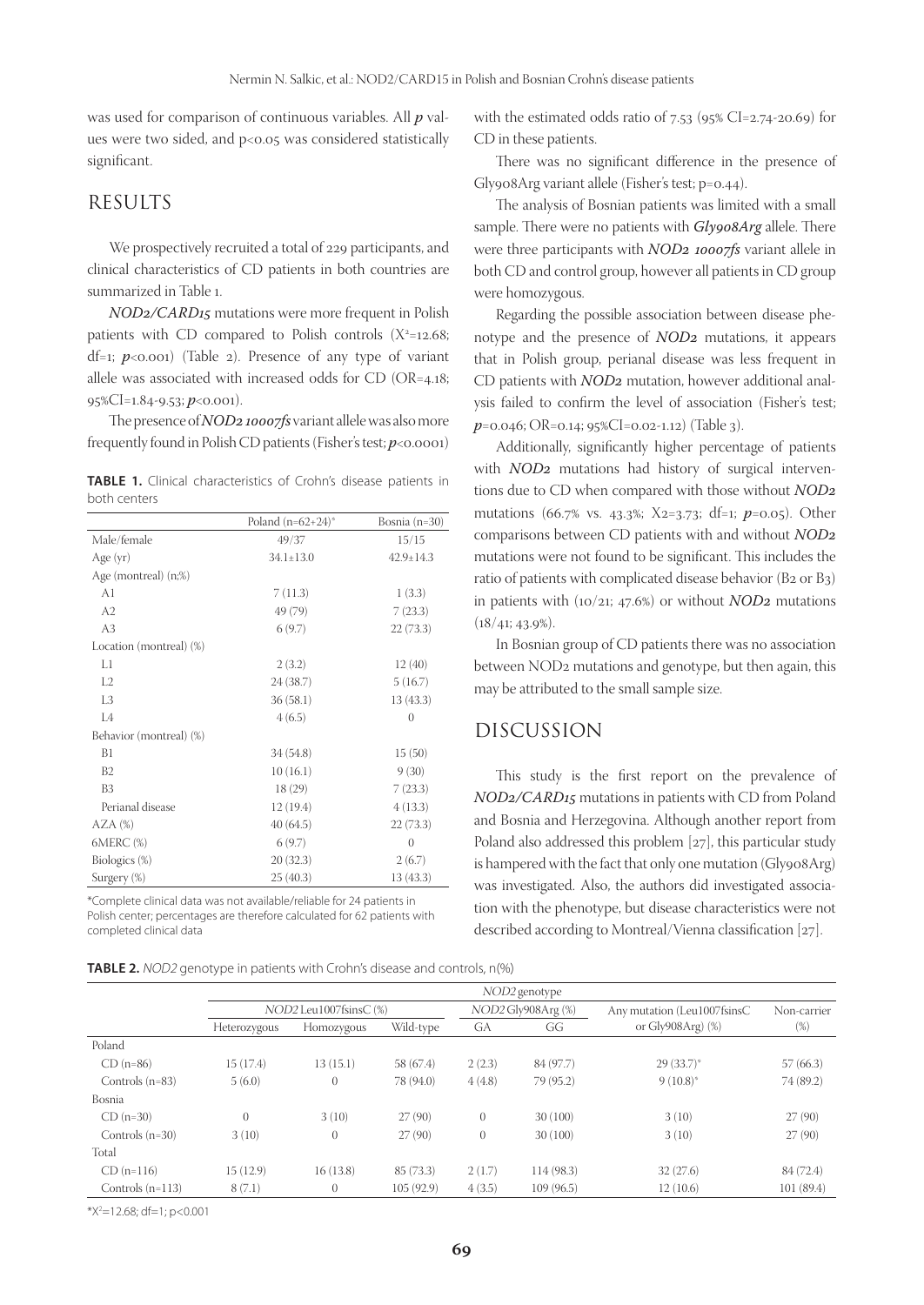|                           | Poland                        |                         | Bosnia                       |                         | Total                         |                         |
|---------------------------|-------------------------------|-------------------------|------------------------------|-------------------------|-------------------------------|-------------------------|
|                           | Any NOD2<br>mutation $(n=21)$ | Non-carrier<br>$(n=41)$ | Any NOD2<br>mutation $(n=3)$ | Non-carrier<br>$(n=27)$ | Any NOD2<br>mutation $(n=24)$ | Non-carrier<br>$(n=68)$ |
| Male/female               | 9/12                          | 28/13                   | 3/0                          | 12/15                   | 12/12                         | 40/28                   |
| Age (yr)                  |                               |                         |                              |                         |                               |                         |
| Age (montreal) (n;%)      |                               |                         |                              |                         |                               |                         |
| A1                        | 2(9.5)                        | 5(12.2)                 | $\overline{0}$               | 1(3.7)                  | 2(8.3)                        | 6(8.8)                  |
| A2                        | 17(81)                        | 32(78)                  | 1(33.3)                      | 6(22.2)                 | 18(75.0)                      | 38(55.9)                |
| A3                        | 2(9.5)                        | 4(9.8)                  | 2(66.7)                      | 20(74.1)                | 4(16.7)                       | 24(35.3)                |
| Location (montreal) (n;%) |                               |                         |                              |                         |                               |                         |
| L1                        | 1(4.8)                        | 1(2.4)                  | 1(33.3)                      | 11(40.7)                | 2(8.3)                        | 12(17.6)                |
| L2                        | 6(28.6)                       | 18(43.9)                | $\overline{0}$               | 6(22.2)                 | 6(25.0)                       | 23 (33.8)               |
| L <sub>3</sub>            | 14(66.7)                      | 22(53.7)                | 2(66.7)                      | 11(40.7)                | 16(66.7)                      | 33 (48.5)               |
| L4                        | 2(9.5)                        | 2(4.9)                  | $\overline{0}$               | $\theta$                | 2(8.3)                        | 2(8.3)                  |
| Behavior (montreal) (n;%) |                               |                         |                              |                         |                               |                         |
| B1                        | 11(52.4)                      | 23(56.1)                | 1(33.3)                      | 14(51.9)                | 12(50)                        | 37(54.4)                |
| B2                        | 4(19)                         | 6(14.6)                 | $\overline{0}$               | 9(33.3)                 | 4(16.7)                       | 15(22.1)                |
| B <sub>3</sub>            | 6(28.6)                       | 12(29.3)                | 2(66.7)                      | 5(18.5)                 | 8(33.3)                       | 17(25.0)                |
| Perianal disease          | $1(4.8)^*$                    | $11(26.8)$ <sup>*</sup> | 1(33.3)                      | 3(11.1)                 | 2(8.3)                        | 14(20.6)                |
| $AZA(n;\%)$               | 12(66.7)                      | 20(75.7)                | 3(100)                       | 19(70.4)                | 47(73.4)                      | 15(71.4)                |
| $6MERC$ (n;%)             | $\Omega$                      | 6(16.2)                 | $\overline{0}$               | $\Omega$                | 6(9.4)                        | $\Omega$                |
| Biologics (n;%)           | 5(23.8)                       | 15(36.6)                | $\overline{0}$               | 2(7.4)                  | 17(25.0)                      | 5(20.8)                 |
| Surgery (n;%)             | $12(66.7)$ **                 | $13(43.3)$ **           | 2(66.7)                      | 11(40.7)                | 24(42.1)                      | 14(66.7)                |

**TABLE 3.** Clinical characteristics of CD patients with respect to the presence of NOD2/CARD15 mutations, n (%)

\*Fisher's test; p=0.046; \*\*X2 =3.73; df=1; p=0.05

The prevalence of any *NOD2* mutations in Polish sample of participants was significantly higher in CD patients (33.7%) than in healthy controls (10.8%). Although the sample of participants from Bosnia and Herzegovina was indeed too small, it is interesting to note that although both CD patients and controls in Bosnian sample had the same ratio of *NOD2* mutations (10%), all patients in CD group were homozygotes while those in control group were heterozygotes. Homozygotes are at much higher risk for developing CD when compared with heterozygotes, as mentioned before [11]. Cukovic-Cavka et al, reported similar ratio of *NOD2* mutations in the analysis of 136 CD patients (27.9%) and 91 healthy controls (10.9%) in Croatia [22]. In a similar study from Serbia, at least one *CARD15* disease-associated allele was found in 35.11% patients with CD and in 14.77% of healthy controls [23]. In a Czech population, these figures are somewhat higher, with at least one *NOD2* mutation in 46% CD patients and 21% in control subjects [24]. Nevertheless they are still comparable with studies coming from Slavic countries, including our results, as well.

Concerning the association between *NOD2* mutations and phenotypic characteristics of the disease, the results of our study have certain limitations. Although we confirmed the increased likelihood for surgery in Polish patients, other previously reported associations such as disease onset at younger age, isolated ileal disease, complicated disease (B2 or B3 according to Montreal classification) were not found to be associated with NOD2 mutations. [9, 22, 23, 28-31]. Surprisingly, we have demonstrated that the presence of *NOD2* mutations was significantly less frequent in CD patients with perianal disease. In the recent meta-analysis which included 49 studies with 8893 subjects, the association between the presence of *NOD2* mutations and phenotype of the disease has been found to be week in terms of its prognostic power [32]. However, the presence of two mutations in *NOD2* (either homozygous or complex heterozygous) had a high degree of specificity for an aggressive disease phenotype. In the same meta-analysis, although *NOD2* did not predict perianal disease, the results of the studies included in this particular subgroup analysis were heterogeneous with around half of the included studies showing reduction and another half showing increase in relative risk for perianal disease. In the subgroup analysis, a significant heterogeneity was demonstrated, suggesting unreliable degree of association of phenotype-genotype related to the presence of *NOD2* mutations, and disease behavior.

Important limitations of our study are that both samples (Polish and Bosnian) are small and there is a significant possibility that important associations between genotype and phenotype were not detected. Yet, CD is relatively rare disease [20]. Furthermore, clinical data was not available for all patients in Polish sample allowing us only to make an estimate of the prevalence of *NOD2* mutations without investigating associations with clinical characteristics. We investigated only 2 out of 3 most frequently sequenced types of *NOD2/CARD15* gene and it is possible that there are patients and controls with *Arg702Trp* mutation in our sample.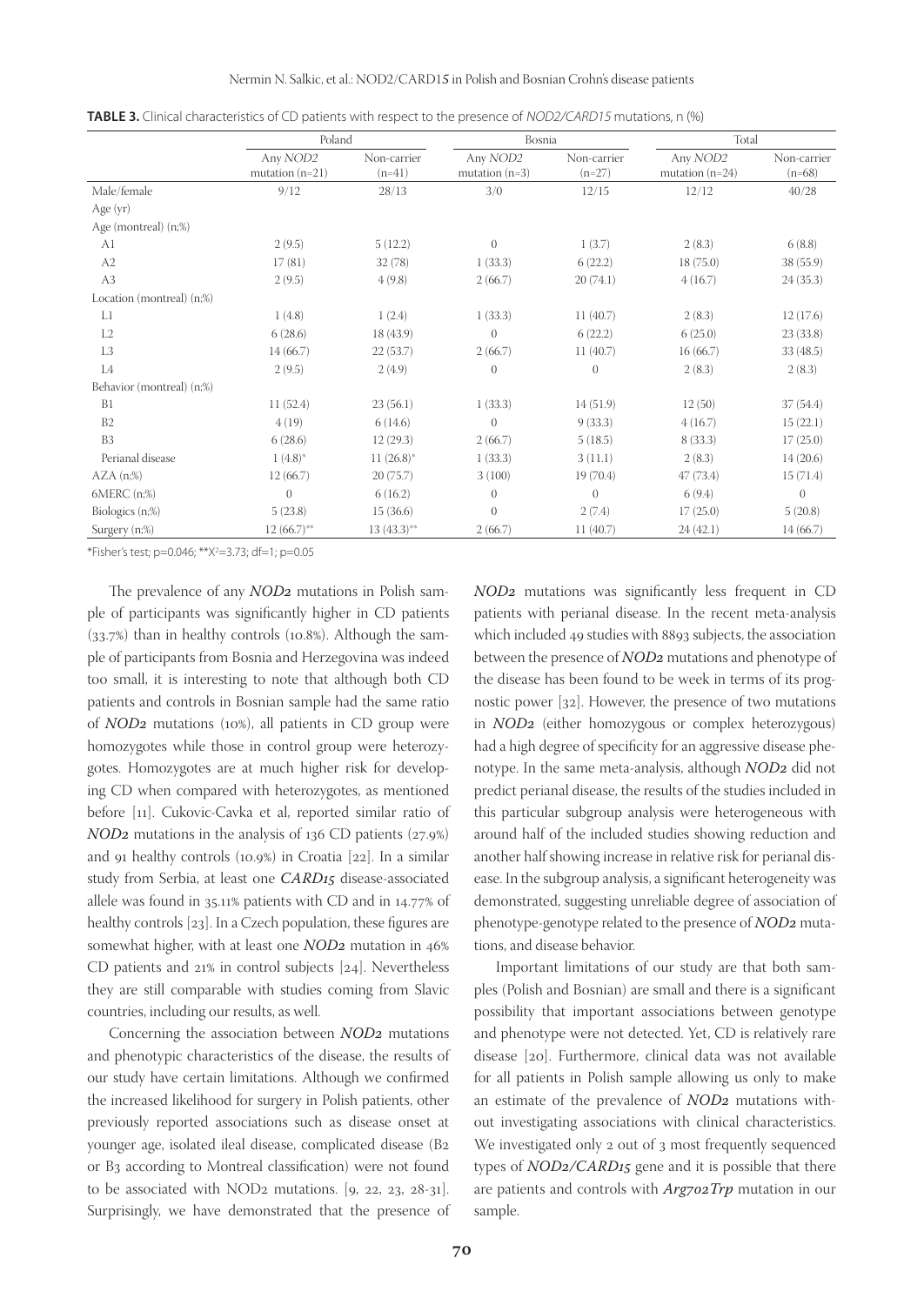## CONCLUSION

This is the first report on the prevalence of *NOD2/ CARD15* mutations from Poland and B&H which demonstrates that the risk for CD is increased in Polish patients with *NOD2* mutations, and especially in the presence of homozygous *NOD2* mutations in both Polish and B&H patients. In addition, data obtained in Polish sample show that the presence of variant *NOD2* alleles is associated with increased need for surgery and reduced occurrence of perianal disease. Further studies with larger samples in both regions are warranted.

## DECLARATION OF INTERESTS

The authors declare no conflict of interest.

## REFERENCES

- [1] Van Assche G, Dignass A, Panes J, Beaugerie L, Karagiannis J, Allez M, et al. The second European evidence-based Consensus on the diagnosis and management of Crohn's disease: Definitions and diagnosis. Journal of Crohn's & colitis. 2010;4:7-27. http://dx.doi. org/10.1016/j.crohns.2009.12.003.
- [2] Barrett JC, Hansoul S, Nicolae DL, Cho JH, Duerr RH, Rioux JD, et al. Genome-wide association defines more than 30 distinct susceptibility loci for Crohn's disease. Nature genetics. 2008;40:955-62. http://dx.doi.org/10.1038/ng.175.
- [3] Ogura Y, Bonen DK, Inohara N, Nicolae DL, Chen FF, Ramos R, et al. A frameshift mutation in NOD2 associated with susceptibility to Crohn's disease. Nature. 2001;411:603-6. http://dx.doi. org/10.1038/35079114.
- [4] Alvarez-Lobos M, Arostegui JI, Sans M, Tassies D, Plaza S, Delgado S, et al. Crohn's disease patients carrying NOD2/CARD15 gene variants have an increased and early need for first surgery due to stricturing disease and higher rate of surgical recurrence. Annals of surgery. 2005;242:693-700. http://dx.doi.org/10.1097/01. sla.0000186173.14696.ea.
- [5] Angelberger S, Reinisch W, Dejaco C, Miehsler W, Waldhoer T, Wehkamp J, et al. NOD2/CARD15 gene variants are linked to failure of antibiotic treatment in perianal fistulating Crohn's disease. Am J Gastroenterol. 2008;103:1197-202. http://dx.doi. org/10.1111/j.1572-0241.2007.01741.x.
- [6] Bianchi V, Maconi G, Ardizzone S, Colombo E, Ferrara E, Russo A, et al. Association of NOD2/CARD15 mutations on Crohn's disease phenotype in an Italian population. Eur J Gastroenterol<br>Hepatol. 2007;19:217-23. http://dx.doi.org/10.1097/01. http://dx.doi.org/10.1097/01. meg.0000250590.84102.12.
- [7] Gazouli M, Zacharatos P, Mantzaris GJ, Barbatis C, Ikonomopoulos I, Archimandritis AJ, et al. Association of NOD2/ CARD15 variants with Crohn's disease in a Greek population. Eur J Gastroenterol Hepatol. 2004;16:1177-82. http://dx.doi. org/10.1097/00042737-200411000-00016.
- [8] Hugot J-P, Chamaillard M, Zouali H, Lesage S, Cezard J-P, Belaiche J, et al. Association of NOD2 leucine-rich repeat variants with susceptibility to Crohn's disease. Nature. 2001;411:599-603. http://dx. doi.org/10.1038/35079107.
- [9] Lauriola M, Ugolini G, Rivetti S, Nani S, Rosati G, Zanotti S, et al. IL23R, NOD2/CARD15, ATG16L1 and PHOX2B polymorphisms in a group of patients with Crohn's disease and correlation with sub-phenotypes. International journal of molecular medicine. 2011;27:469-77. http://dx.doi.org/10.3892/ijmm.2010.591.
- [10] Hampe J, Cuthbert A, Croucher PJ, Mirza MM, Mascheretti S,

Fisher S, et al. Association between insertion mutation in NOD2 gene and Crohn's disease in German and British pop-<br>ulations. Lancet. 2001;357:1925-8. http://dx.doi.org/10.1016/ ulations. Lancet. 2001;357:1925-8. http://dx.doi.org/10.1016/ S0140-6736(00)05063-7.

- [11] Bonen DK, Cho JH. The genetics of inflammatory bowel disease. Gastroenterology. 2003;124:521-36. http://dx.doi.org/10.1053/ gast.2003.50045.
- [12] Lesage S, Zouali H, Cezard JP, Colombel JF, Belaiche J, Almer S, et al. CARD15/NOD2 mutational analysis and genotype-phenotype correlation in 612 patients with inflammatory bowel disease. American journal of human genetics. 2002;70:845-57. http://dx.doi. org/10.1086/339432.
- [13] Vermeire S, Wild G, Kocher K, Cousineau J, Dufresne L, Bitton A, et al. CARD15 genetic variation in a Quebec population: prevalence, genotype-phenotype relationship, and haplotype structure. American journal of human genetics. 2002;71:74-83. http://dx.doi. org/10.1086/341124.
- [14] Radlmayr M, Torok HP, Martin K, Folwaczny C. The c-insertion mutation of the NOD2 gene is associated with fistulizing and fibrostenotic phenotypes in Crohn's disease. Gastroenterology. 2002;122:2091-2. http://dx.doi.org/10.1053/gast.2002.34020.
- [15] Helio T, Halme L, Lappalainen M, Fodstad H, Paavola-Sakki P, Turunen U, et al. CARD15/NOD2 gene variants are associated with familially occurring and complicated forms of Crohn's disease. Gut. 2003;52:558-62. http://dx.doi.org/10.1136/gut.52.4.558.
- [16] Buning C, Genschel J, Buhner S, Kruger S, Kling K, Dignass A, et al. Mutations in the NOD2/CARD15 gene in Crohn's disease are associated with ileocecal resection and are a risk factor for reoperation. Aliment Pharmacol Ther. 2004;19:1073-8. http://dx.doi. org/10.1111/j.1365-2036.2004.01967.x.
- [17] Abreu MT, Taylor KD, Lin YC, Hang T, Gaiennie J, Landers CJ, et al. Mutations in NOD2 are associated with fibrostenosing disease in patients with Crohn's disease. Gastroenterology. 2002;123:679-88. http://dx.doi.org/10.1053/gast.2002.35393.
- [18] Bhullar M, Macrae F, Brown G, Smith M, Sharpe K. Prediction of Crohn's disease aggression through NOD2/CARD15 gene sequencing in an Australian cohort. World J Gastroenterol. 2014;20:5008- 16. http://dx.doi.org/10.3748/wjg.v20.i17.5008.
- [19] Lovasz BD, Golovics PA, Vegh Z, Lakatos PL. New trends in inflammatory bowel disease epidemiology and disease course in Eastern Europe. Digestive and Liver Disease. 2013;45:269-76. http://dx.doi. org/10.1016/j.dld.2012.08.020.
- [20] Pavlovic-Calic N, Salkic NN, Gegic A, Smajic M, Alibegovic E. Crohn's disease in Tuzla region of Bosnia and Herzegovina: a 12-year study (1995-2006). International journal of colorectal disease. 2008;23:957-64. http://dx.doi.org/10.1007/s00384-008-0493-1
- [21] Wiercinska-Drapalo A, Jaroszewicz J, Flisiak R, Prokopowicz D. Epidemiological characteristics of inflammatory bowel disease in North-Eastern Poland. World J Gastroenterol. 2005;11:2630-3. http://dx.doi.org/10.3748/wjg.v11.i17.2630.
- [22] Cukovic-Cavka S, Vermeire S, Hrstic I, Claessens G, Kolacek S, Jakic-Razumovic J, et al. NOD2/CARD15 mutations in Croatian patients with Crohn's disease: prevalence and genotype-phenotype relationship. Eur J Gastroenterol Hepatol. 2006;18:895-9. http://dx. doi.org/10.1097/00042737-200608000-00016.
- [23] Protic MB, Pavlovic ST, Bojic DZ, Krstic MN, Radojicic ZA, Tarabar DK, et al. CARD15 gene polymorphisms in Serbian patients with Crohn's disease: genotype-phenotype analysis. Eur J Gastroenterol Hepatol. 2008;20:978-84. http://dx.doi.org/10.1097/ MEG.0b013e328302f45e.
- [24] Hradsky O, Lenicek M, Dusatkova P, Bronsky J, Nevoral J, Valtrova V, et al. Variants of CARD15, TNFA and PTPN22 and susceptibility to Crohn's disease in the Czech population: high frequency of the CARD15 1007fs. Tissue antigens. 2008;71:538-47. http://dx.doi.org/10.1111/j.1399-0039.2008.01047.x.
- [25] Satsangi J, Silverberg MS, Vermeire S, Colombel JF. The Montreal classification of inflammatory bowel disease: controversies, consensus, and implications. Gut. 2006;55:749-53. http://dx.doi. org/10.1136/gut.2005.082909.
- [26] Hosek J, Bartosova L, Gregor P, Kolorz M, Dite P, Batovsky M, et al.